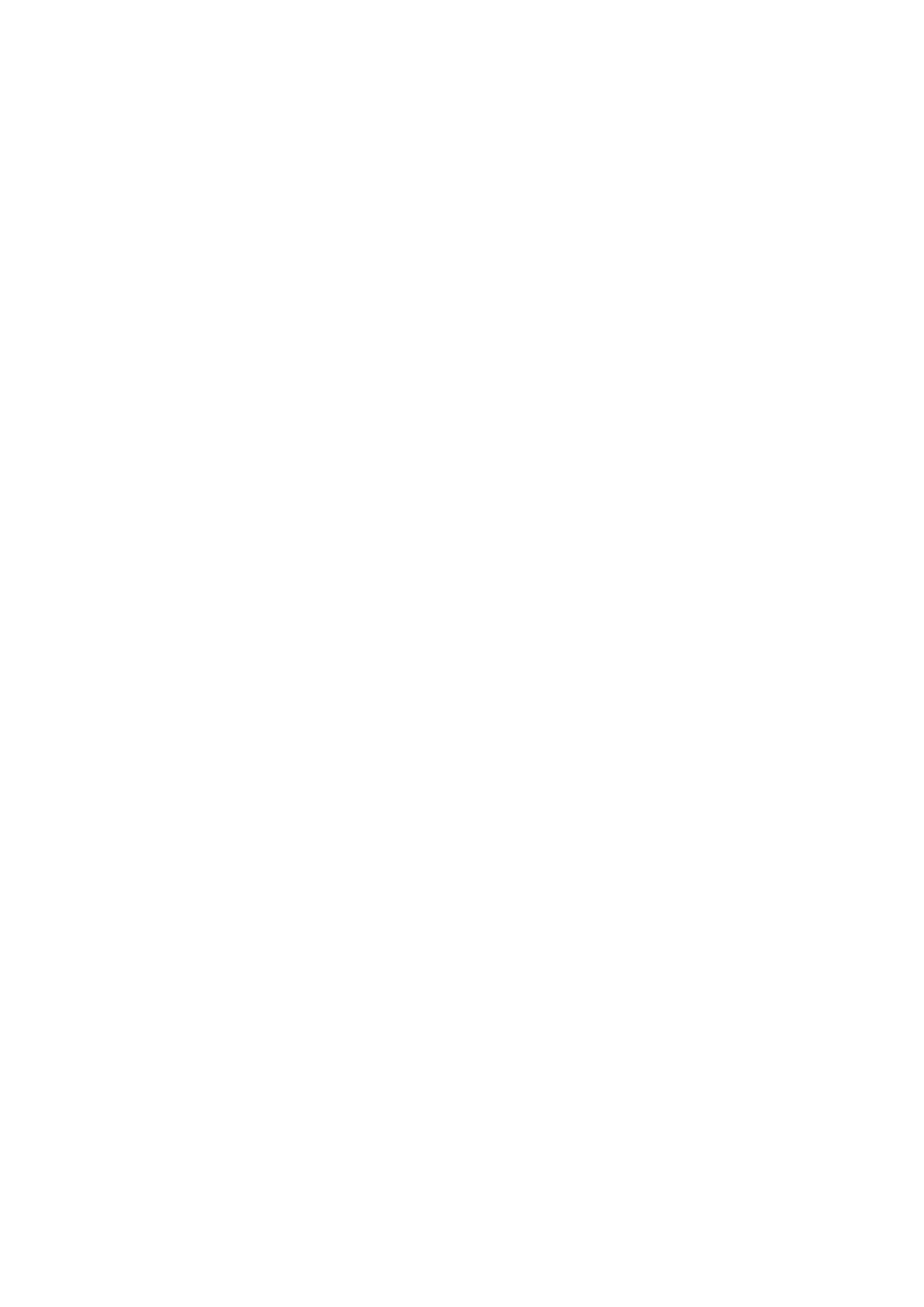Please accept our sincere condolences over the passing of your respected king.

**ขอถวายความอาลัยแด่พระบาทสมเด็จพระปรมินทรมหาภู มิพลอดุลยเดชที่รักและเคารพยิ่งของชาวไทย**

> Department of Economics Hiroshima Institute of Health Economics Research (HiHER) Hiroshima University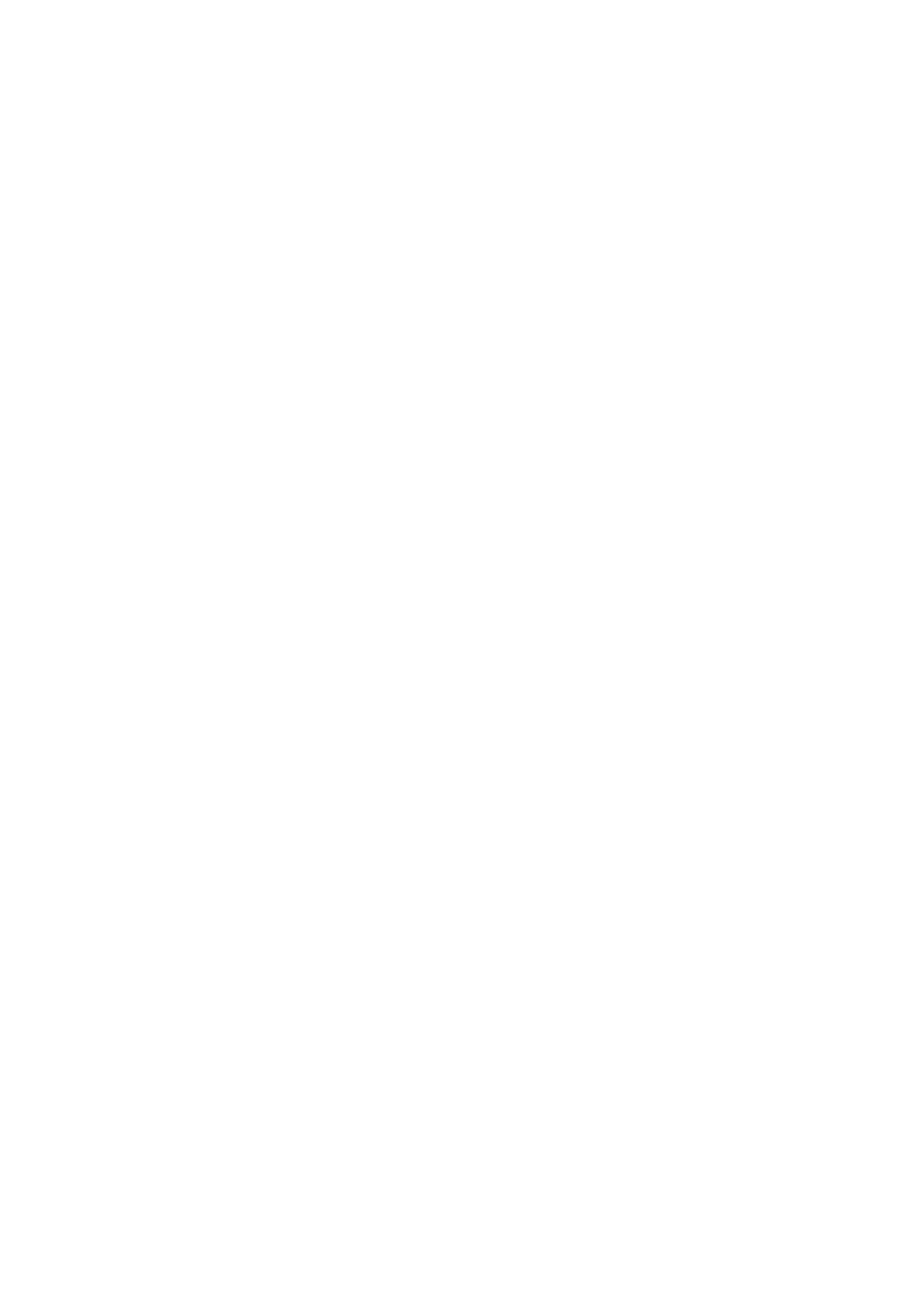| 9:55          | Assemble at Meeting Room B351 (large conference room) on<br>the 3rd floor of Econ bld.   |  |
|---------------|------------------------------------------------------------------------------------------|--|
| $10:00-10:05$ | <b>Address by Dean. Senda</b>                                                            |  |
| $10:05-10:10$ | <b>Address by Dean. Suwanrada</b>                                                        |  |
| $10:10-10:40$ | "What Determines Financial Literacy in Japan?"<br>Yoshihiko Kadoya, Hiroshima University |  |

This study aims to determine the factors that affect financial literacy in Japan using data from Osaka University's Preference Parameter Study in Japan. We examined fourteen variables covering respondents' demographic, socio-economic, and psychological backgrounds drawn from social learning, consumer socialization, and psychology theories of learning. The results indicate that the demographic factors of gender, age, and education; the socio-economic factors of income and occupation; and the psychological factor of perceptions about future significantly affect the level of financial literacy. We checked the robustness of results using a different measure of financial literacy, which also confirmed our findings. The results emphasize the need for a formal financial education and social contact to boost financial literacy levels in Japan.

#### **10:40-11:10** *"Effects of Free Antimalarial Interventions: A Difference-in-Differences Evaluation Based on Monthly Reports from Health Facilities in Nigeria"*

#### **Nopphol Witvorapong,** Chulalongkorn University

This study evaluates the impact of the provision of free antimalarial interventions, namely artemisinin-based combination therapies (ACTs), long-lasting insecticidal bed nets (LLINs) and intermittent preventive treatments of malaria (IPTs) in August 2010-June 2012, and the addition of rapid diagnostic tests (RDTs) from July 2012 onwards, provided in Niger State, Nigeria. The outcomes of interest include the utilization of general health services and antimalarial services by people with a febrile condition. Using data from 2010-2013 monthly reports from 150 public health facilities, 99 of which were intervention facilities and the other 51 nonintervention, the difference-in-differences specification based on log-linear OLS and Poisson regressions is used. The results are consistent across alternative specifications and regression models. At the 1% level of significance, the study suggests that the free provision of ACTs, LLINs and IPTs was associated with an increase of 21.903-37.692 and 20.350-33.664 visits by people with a febrile condition for general and antimalarial services per facility per month respectively. The addition of RDTs shifted the utilization increase to 25.950-42.708 and 20.157-42.366 visits for general and antimalarial services per facility per month respectively. The removal of user fees proved effective in increasing access to antimalarial services from the provider's perspective. This study is complementary to the existing literature, which is largely based on individual-level data, as opposed to facility level data.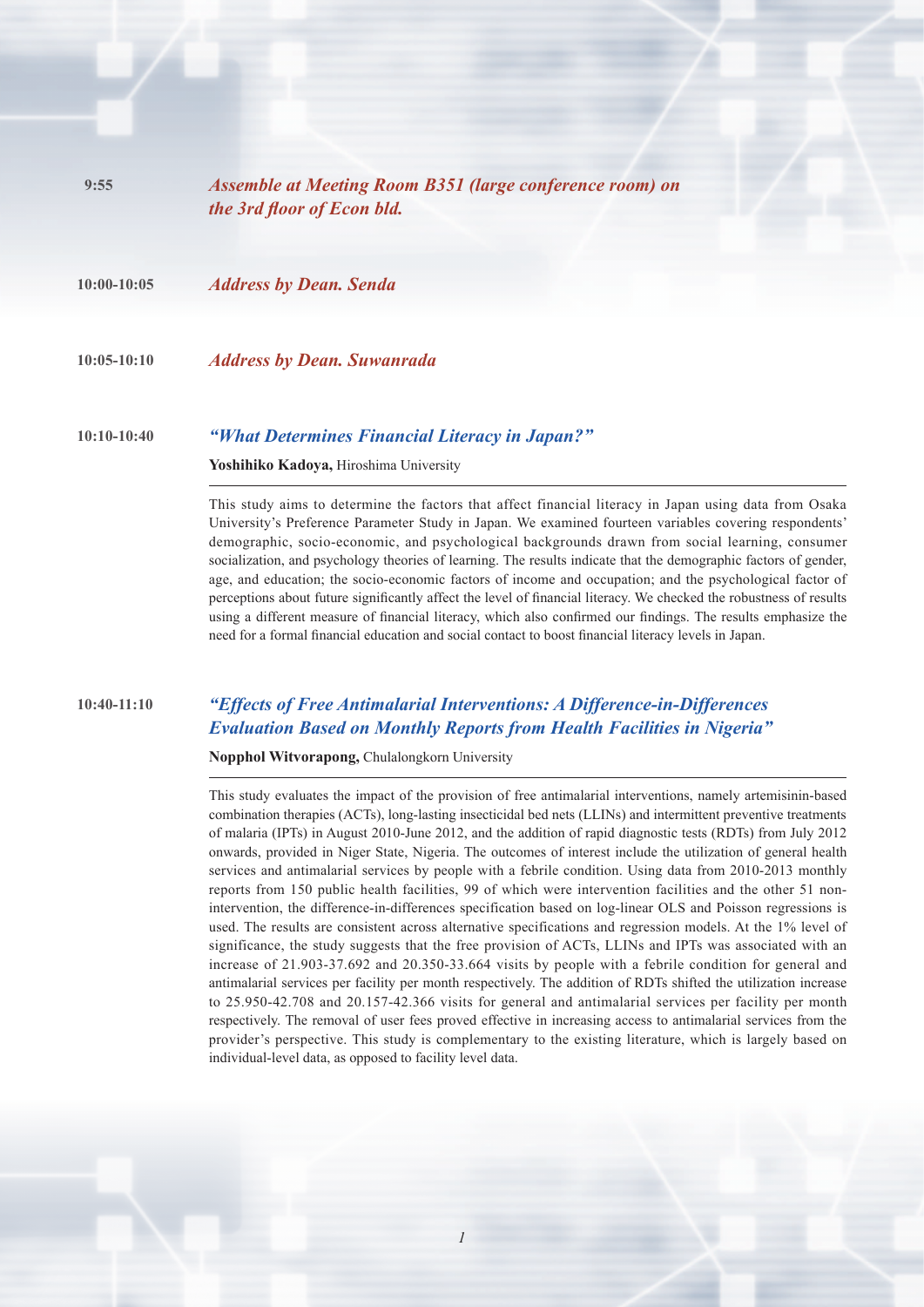#### **11:10-11:40** *"Quantile Hodrick-Prescott Filtering"*

**Hiroshi Yamada,** Hiroshima University

Quantile regression was introduced in the seminal work by Koenker and Bassett (1978) and widely applied in econometrics. Hodrick-Prescott (HP) (1997) filtering is used frequently to estimate trend components of macroeconomic time series. In this paper, we contribute to the literature on macroeconometrics by introducing a filtering method that combines these two statistical tools. We refer to it as quantile HP (qHP) filtering. qHP filtering enables us to obtain not only the median trend, which is more robust to outliers than HP filtering, but also other quantile trends, which may provide a deeper understanding of time series properties. As in the case of HP fi ltering, it requires selection of tuning parameter. We propose a method for selecting it, which enables us to compare trends from (q)HP filtering. As an empirical example, we present some estimated quantile trends from Japan's industrial index of production (IIP).

**11:40-11:45** *Photo Session*

**11:45-13:10** *Lunch at La Boheme*

### **13:10-13:40** *"Do Economic Conditions Affect the Number of Buddhist Monasteries in Thailand"* **Watcharapong Ratisukpimol,** Chulalongkorn University

A handful of studies had been conducted to clarify the relationship between economy and religion, especially in a Buddhist context. This paper, therefore, aims to emphasize this linkage - whether economic conditions affect religiosity in Thailand using the number of Thai Buddhist temples as a proxy for religiosity and as a dependent variable. The secondary data between the year 2007 to 2013 in a provincial level of both economic and non-economic factors are examined applying fixed effects and random effects model of panel data analysis. Even though the result of some variables are not robust across models, for most types of data and models, there is at least one robust significant economic variable. After all, it implies that, in Thailand, better economic conditions, to be more specific, higher economic growth increase the number of Buddhist monasteries which contradict to the secularization theory. The Thai government could foster economic growth to maintain Buddhism.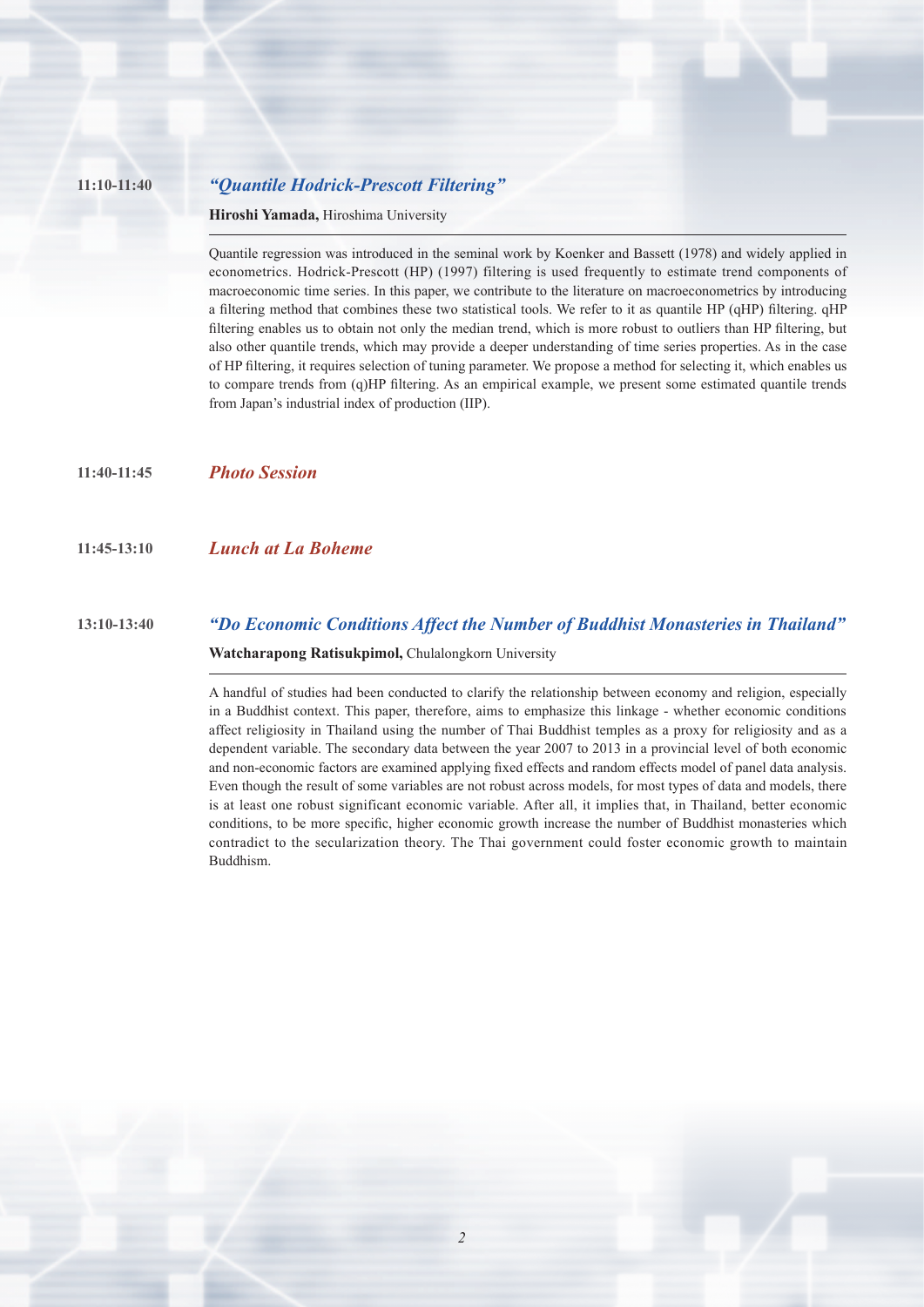#### **13:40-14:10** *"A Simple Model of Economic Development and Rent-seeking"*

**Koichiro Sano,** Hiroshima University

In this paper, we show the simple mechanism that international trade affects rent-seeking activities. In the economy, there are two production sectors and rent-seeking sector, which have different values of skill elasticities. Due to comparative advantage, the high-skilled choose the sector which exhibits high skill elasticity, and the low-skilled choose the sector with low skill elasticity. If the skill elasticity of rent-seeking is high, the high-skilled are engaged in rent-seeking. When the economy is opened, it faces the world relative price. If the world relative price of the good produced by the high-skilled is lower than in autarky, working in the sector is less profitable for the high-skilled. Consequently, the high-skilled choose rent-seeking in the open economy.

#### **14:10-14:40** *"War, Migration and the Origins of the Thai Sex Industry"*

**Nuarpear Lekfuangfu,** Chulalongkorn University

This paper analyzes the determinants behind the spatial distribution of the Thai sex industry. First, we relate the development of the sex industry to an early temporary demand shock, i.e., U.S. military presence in Thailand during the Vietnam War. Comparing the surroundings of Thai military bases used by the U.S. army to districts close to unused Thai bases, we find that there are currently 5 times more commercial sex workers in districts near former U.S. bases. Second, we show that the impact of this temporary demand shock is strongly amplified by female migration from regions affected by an agricultural crisis after the early 1980s recession. The clustering of the sex industry is explained by the interaction of these demand and supply shocks. Finally, we quantify one disamenity induced by the large numbers of sex workers in red-light districts: HIV propagation in the early 1990s.

**14:40-15:10** *Break*

**15:10-15:40** *"The Effects of Incremental Trade Liberalization on Economic Growth in a R&D Growth Model Revisited"*

**Katsufumi Fukuda,** Hiroshima University

This paper examines effects of incremental trade liberalizations on growth rate in a growth model with firm heterogeneity. Decreases in ad valorem tariff, specific tariff, and transportation cost unambiguously leads to lower growth rate. This result is contrasts to with the result of identical firms.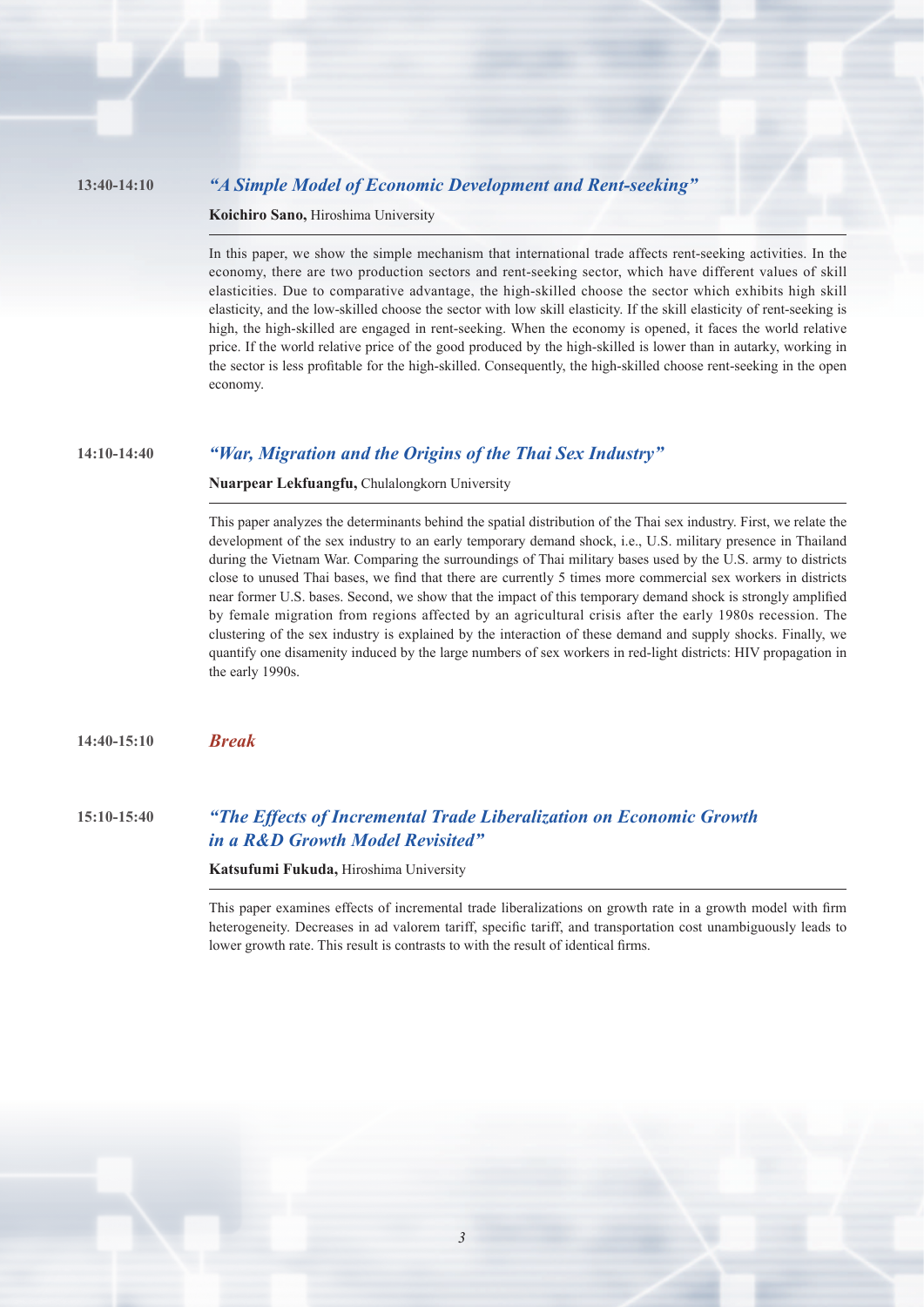#### **15:40-16:10** *"Reciprocal Altruism and the Level of Development"*

**Manachaya Uruyos,** Chulalongkorn University

This study intends to build up the theoretical framework to find the most appropriate model of household behavior of intergenerational transfer decisions in the time of aging population. We develop a three-period overlapping-generations model where middle-aged agents care about not only their lifetime consumption but also those of their old parents and children. The agents with reciprocal altruism choose amounts of gifts to their parents as old-age supports, inter-vivos bequests to their children that affect economic growth, and savings. The model also takes the effects of demographic transition into account. The data from National Transfer Accounts (NTA), are utilized to find the degrees of altruism toward old parents and children. Once the degrees of altruism are adjusted for relevant life expectancy and fertility rates, the noticeable patterns emerge among the countries in the data set. Firstly, developed economies are more filially altruistic than developing ones, whereas the latter are more parentally altruistic than the former. Secondly, developing Asian countries, where old-age supports are privately provided, tend to have the lower adjusted degrees of altruism toward the elderly than South American countries, where public pension systems are in effect, though the two groups of countries are at the similar level of development. While, in the developed economies, levels of the public transfers to the elderly almost reach the values that maximize social welfare, the developing Asian countries must introduce substantial public old-age supports programs in order to maximize social welfare.

**16:10-16:15** *Short Break*

**16:15-17:15** *Discussion about future collaboration*

*Walk to Hakuwa Hotel*

**17:30-19:00** *Reception at Hakuwa Hotel*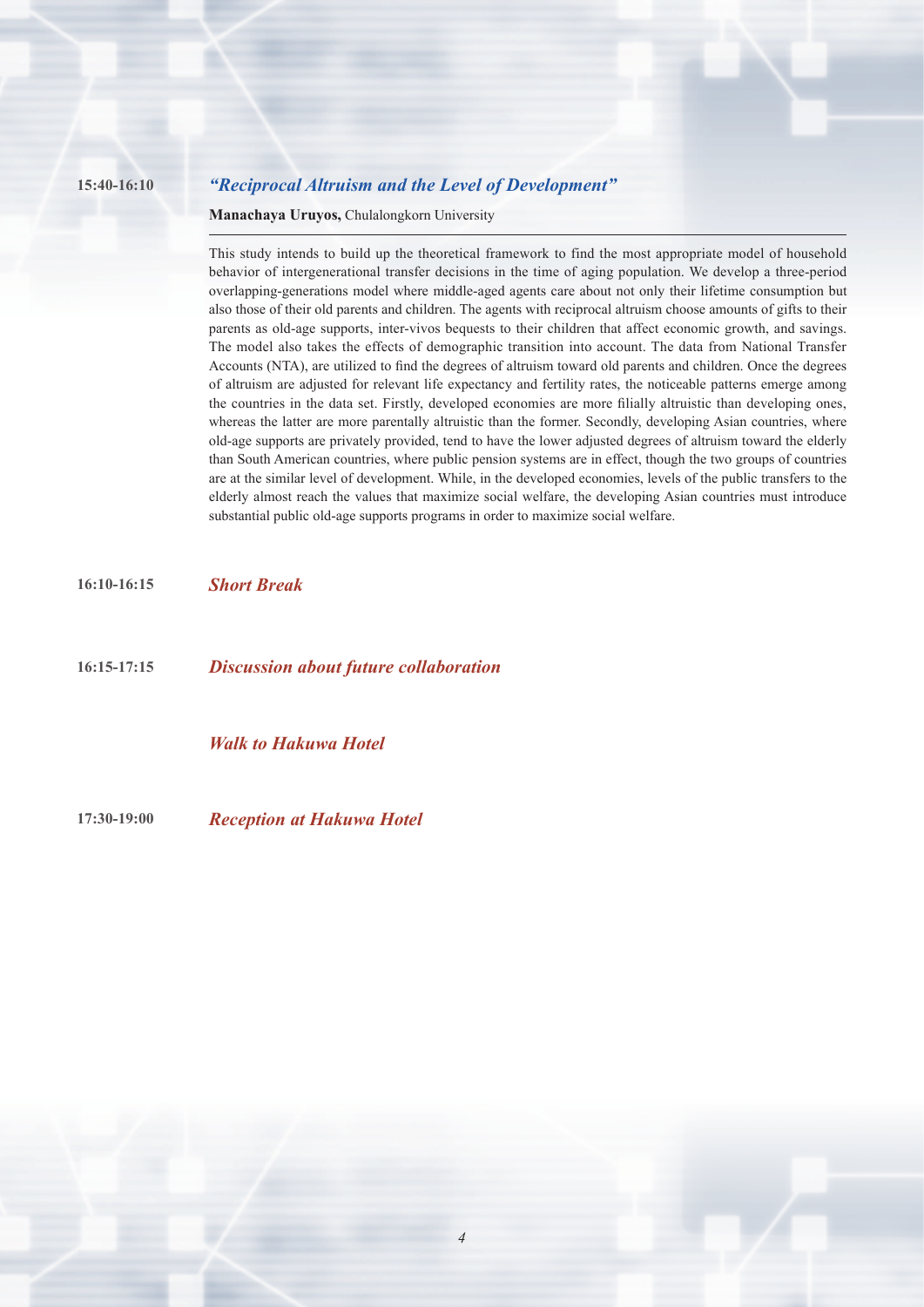

This workshop is supported by the program for promoting the enhancement of research universities.